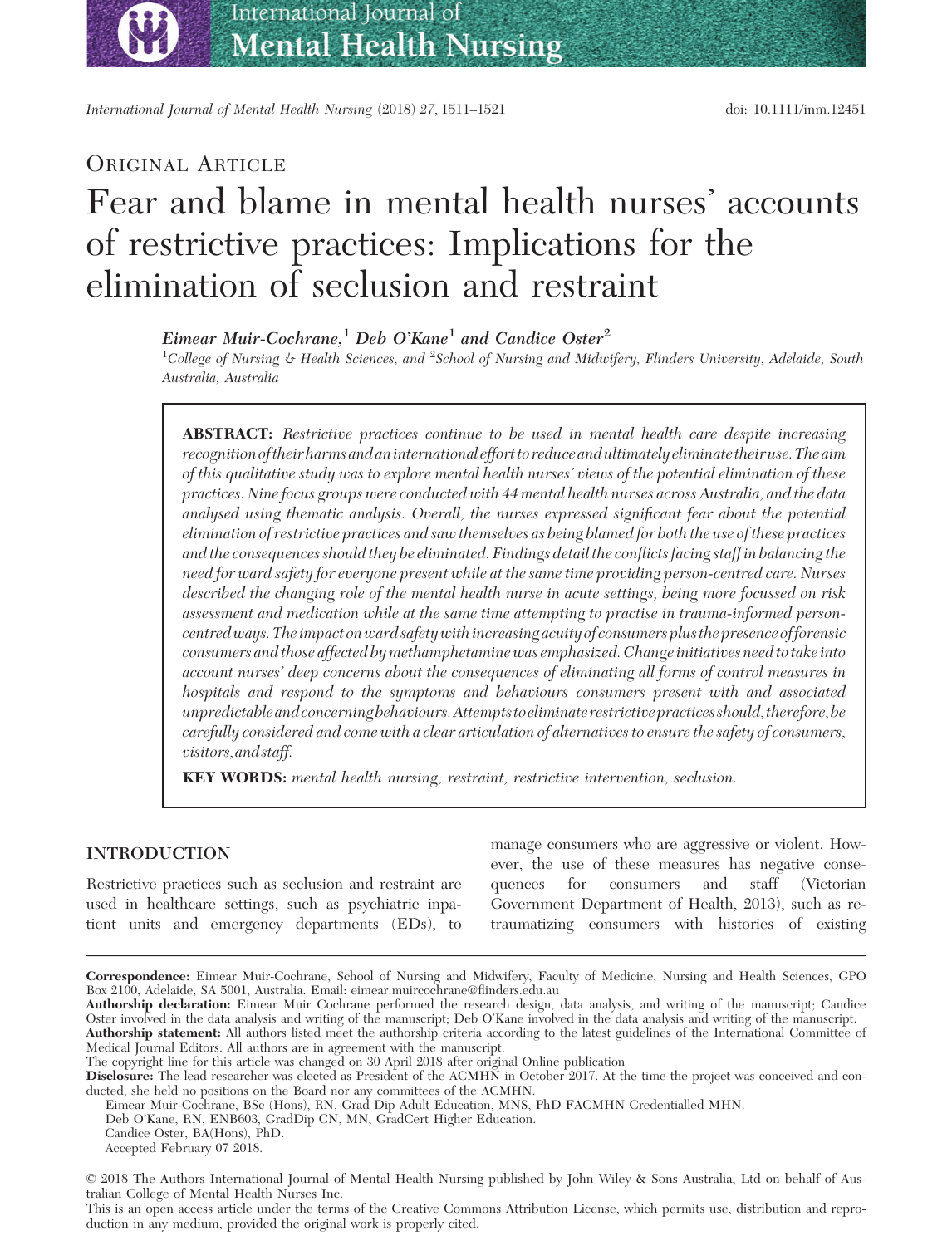trauma (Hammer et al. 2011) and damaging the therapeutic relationship between consumers and health professionals (Theodoridou et al. 2012). Consequently, there has been an international drive towards reducing and, ultimately, eliminating the use of these practices (LeBel et al. 2014).

A number of programs have been implemented worldwide, demonstrating success in reducing the rates and duration of seclusion and restraint events (Hernandez et al. 2017; LeBel et al. 2014; Madan et al. 2014; Victorian Government Department of Health, 2013; Fletcher et al. 2017; Wieman et al. 2014). Importantly, research has also reported that reduction in the use of restrictive practices does not lead to an increase in assaults (Smith et al. 2015). Building on these successes, the Restrictive Practice Working Group of the Australian Health Ministers' Advisory Council developed the 'National Principles to Support the Goal of Eliminating Mechanical and Physical Restraint in Mental Health Services' (2016) as the next logical step towards eliminating restrictive practices in Australia.

Despite overwhelming support for reducing and eliminating the use of seclusion and restraint, and the success of reduction programs, these practices continue to be used in mental health care (Allan et al. 2017; Bowers et al. 2017; Bullock et al. 2014; Gerace et al. 2014; Muir-Cochrane et al. 2014; Oster et al. 2016; Te Pou o te Whakaaro Nui, 2017). Mental health nurses play a central role in the provision of mental health care and as such represent the staff that are most likely to use seclusion and restraint (NMHCCF, 2009). Understanding nurses' views of seclusion and restraint, and in particular on the potential for these practices to be eliminated, is, therefore, essential (Mann-Poll et al. 2015).

# BACKGROUND

Consumers and carers, while at times identifying some benefit to restrictive practices, predominantly express negative perceptions of seclusion and restraint use and are unlikely to view these interventions as therapeutic (Brophy et al. 2016; Kinner et al. 2017). Nurses express a range of views about seclusion and restraint: from unease and avoidance, through to accepting that the use of the intervention is necessary and even therapeutic (Goethals et al. 2011; Happell & Koehn 2011; Maguire et al. 2012; Perkins et al. 2012). Overall, while there is support for a reduction in the use of seclusion and restraint, the majority of mental health professionals defend the continued use of some form of

restrictive practice in regard to the management of violence and aggression (Happell & Harrow 2010; Kinner et al. 2017), viewing these practices as a 'necessary evil' to be used as a last resort (Wilson et al. 2017).

There has been little research exploring the views of mental health nurses in Australia regarding the elimination of restrictive measures. This is a significant gap because research from other countries likely reflects different 'cultural, procedural and health-care practices' (Wilson et al. 2017, p. 501) that affect both the use of seclusion and restraint, and the potential for these practices to be eliminated. Furthermore, research tends to focus on nurses' attitudes towards the use of seclusion and restraint, and their views of reducing the use of these practices. Little is known about nurses' views on eliminating seclusion and restraint use in mental health care, aside from one recent Australian national survey of consumers, carers, and health professionals, reporting mixed views about the desirability and feasibility of elimination, particularly on the part of health professionals (Kinner et al. 2017). With the move towards eliminating restrictive practices, it is important to understand nurses' views given the key role they play in both the use of seclusion and restraint, and in the development and implementation of strategies to reduce or eliminate their use.

In this study, we report on the findings of a study investigating mental health nurses' perceptions and attitudes regarding barriers and enablers to eliminating seclusion and restraint in inpatient psychiatric settings and emergency departments (EDs) in Australia.

## METHOD

### Design

This was a qualitative, descriptive study using focus groups to interview mental health nurses about their views and experiences. Participants were recruited using an email membership list for the Australian College of Mental Health Nurses, who had funded the study. Potential participants were provided with information about the study and the date, time, and location in which the focus group would be conducted in their locality, and asked to RSVP their attendance. Written consent was sought from all participants. The total number of participants was 44. Unfortunately, only 45% of participants  $(n = 20)$  provided demographic information (summarized in Table 1). This is a limitation of the study. Flinders University human research ethics committee approved the study.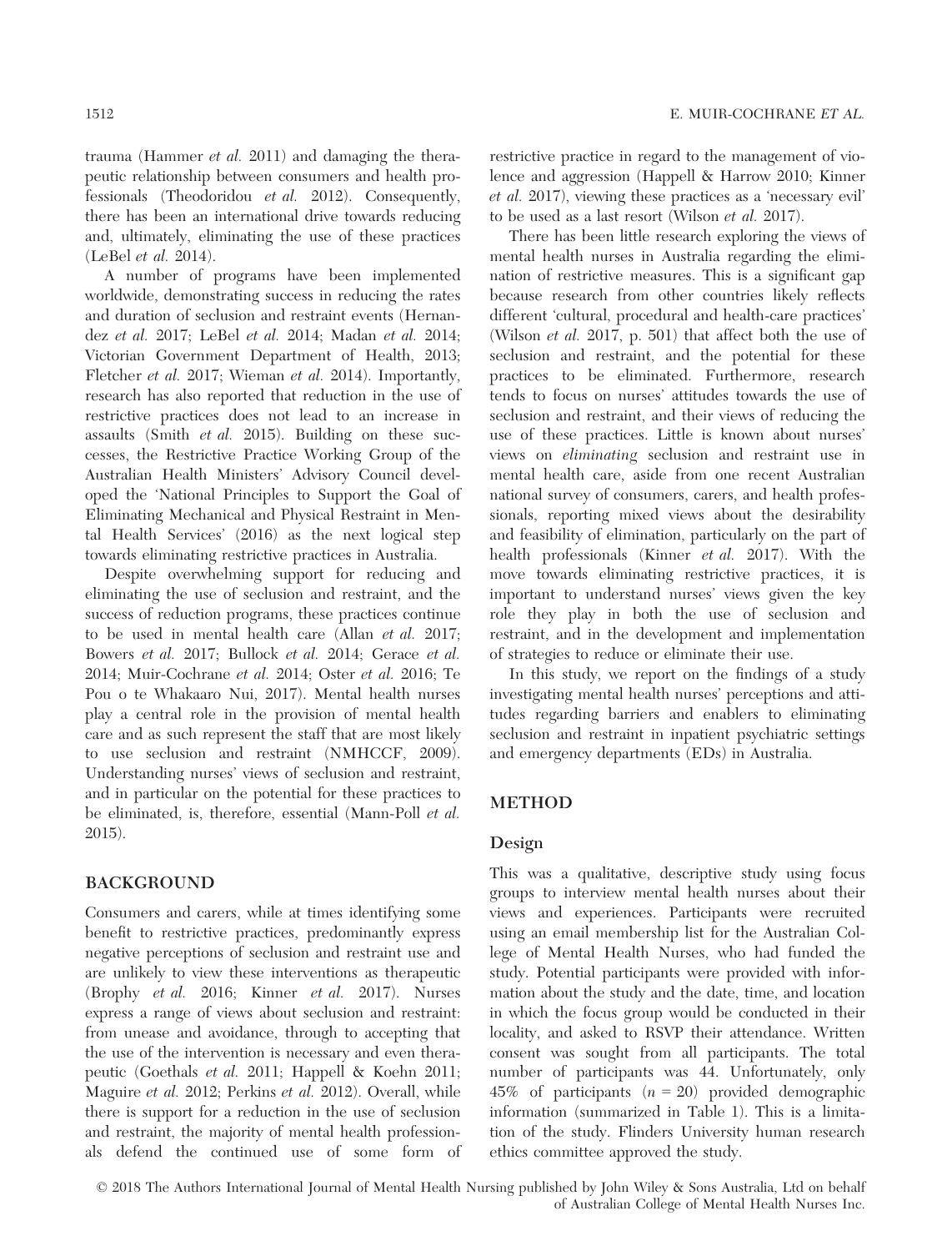|  | <b>TABLE 1:</b> Demographics <sup>†</sup> |
|--|-------------------------------------------|
|--|-------------------------------------------|

| Demographic                      | $n(\%)$     |
|----------------------------------|-------------|
| Gender                           |             |
| Female                           | 11(55%)     |
| Male                             | 9(45%)      |
| Age range                        |             |
| $25 - 34$                        | 1(5%)       |
| $35 - 44$                        | 1(5%)       |
| $45 - 54$                        | 9(45%)      |
| $55 - 64$                        | 7(35%)      |
| $65 - 74$                        | $2(10\%)$   |
| Highest level of education       |             |
| Diploma                          | 3(15%)      |
| Bachelor's Degree                | $4(20\%)$   |
| Master's Degree                  | $8(40\%)$   |
| PhD                              | $2(10\%)$   |
| Other                            | 3(15%)      |
| Type of nurse                    |             |
| Registered Nurse (RN)            | 3(15%)      |
| RN with mental health            | $16(80\%)$  |
| qualifications/credentials       |             |
| Nurse practitioner               | 1(5%)       |
| Years worked in nursing (mean)   | 30          |
| Years worked in mental health    | 21          |
| practice settings (mean)         |             |
| Current area of work             |             |
| Acute inpatient ward/unit        | 7(35%)      |
| Accident and emergency           | 1(5%)       |
| Psychiatric ICU                  | 1(5%)       |
| Education                        | $4(20\%)$   |
| Community Mental Health          | 5(25%)      |
| Unit encompasses multiple areas  | 1(5%)       |
| Management                       | 1(5%)       |
| Years in current position (mean) | 5 years and |
|                                  | 9 months    |
| Predominant role                 |             |
| Clinical                         | $10(50\%)$  |
| Management                       | 3(15%)      |
| Education                        | 7(35%)      |
| Geographic location              |             |
| Metropolitan                     | $10(50\%)$  |
| Regional                         | 5(25%)      |
| Rural                            | 5(25%)      |

<sup>†</sup>Demographic information was provided by  $n = 20$  participants.

#### Data collection

Nine focus groups were conducted in five Australian states and territories (New South Wales, Northern Territory, Victoria, Western Australia, and the Australian Capital Territory), with between three and twelve participants per group. The focus groups were conducted in capital cities and in two regional locations in 2017. A semi-structured interview guide was used exploring nurses' general attitudes to seclusion and restraint, and barriers and enablers to the reduction and elimination

of seclusion and restraint in their workplace. All facilitators had previous experience in running focus groups and in the conduct of research. A written facilitator guide was prepared and included details about the specific aspects of the focus group, ground rules, and the structured interview guide with questions and subquestions (Table 2). Facilitators also participated in a group teleconference, which guided them through the structure and format of the focus groups. Focus groups were audiotaped and transcribed verbatim with a duration between 70 and 105 min.

#### Analysis

Focus groups were analysed using thematic analysis as described by Braun and Clarke (2006). Thematic analysis is used to identify patterns across the data set and was undertaken in this study to report the 'meanings and the reality of participants' (Braun & Clarke 2006, p. 81). The process began with familiarization with the data, with the authors reading through the transcripts and making notes about possible codes. The authors then met to discuss their initial ideas and finalize the codes. One of the authors then coded the transcripts, using the online software Dedoose (Version 7.6, 2017) to manage the coding process, and then collated the codes into potential themes. All authors discussed the emerging themes and agreed on the final themes.

# RESULTS

That's my big fear, is that they will just [say] 'alright this is what we're going to do' [ban the use of seclusion and restraint] and you're left standing there thinking 'what are we going to do now?' That's a big fear of mine for the staff and patients. (FG 4)

This analysis presents a discussion of Australian mental health nurses' views on the potential to eliminate the use of seclusion and restraint in mental health care. The quote above exemplifies the fears expressed by nurses regarding the potential elimination of restrictive practices. Overall, the nurses believed seclusion and restraint use could not be eliminated altogether while still maintaining a safe environment:

[I]s it possible to practise without restraint? ... in certain sections in mental health I'm going to have to say no, it's not possible because when you're dealing with human cognition and someone's not in touch with reality, no amount of de-escalation and no amount of therapeutic input is going to make the situation safe. (FG 5)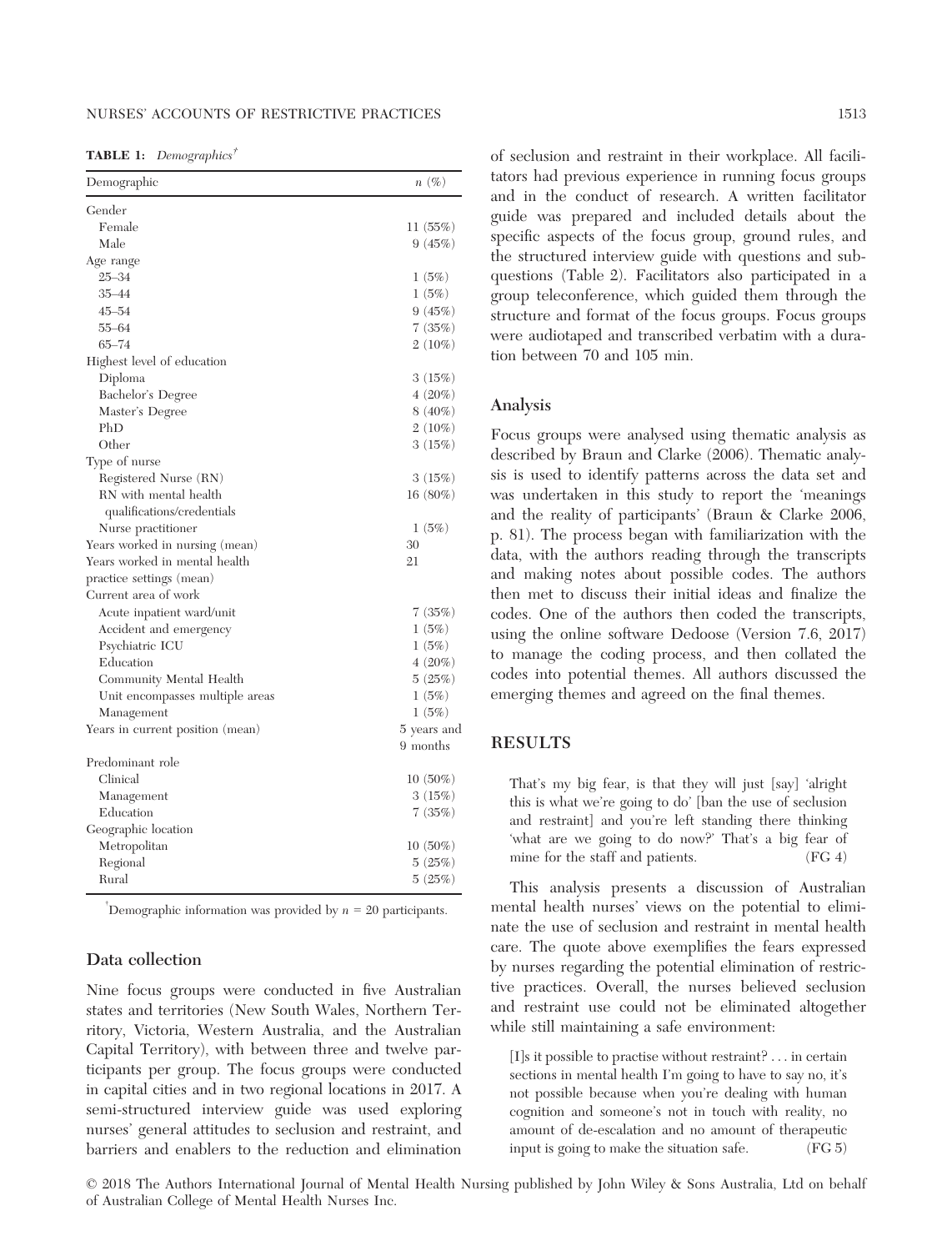#### 1514 E. MUIR-COCHRANE ET AL.

| <b>TABLE 2:</b> Focus group questions |  |  |  |
|---------------------------------------|--|--|--|
|---------------------------------------|--|--|--|

| Area of focus                                                                                                 | Questions                                                                                                                       |  |  |
|---------------------------------------------------------------------------------------------------------------|---------------------------------------------------------------------------------------------------------------------------------|--|--|
| Why did you come today and what do you think you will get out of participating in the focus group discussion? |                                                                                                                                 |  |  |
| General attitudes to seclusion and restraint (S/R)                                                            | What are your general thoughts about the use of S/R in mental health units?                                                     |  |  |
|                                                                                                               | Is it possible to practice without seclusion? If not why not?                                                                   |  |  |
|                                                                                                               | Is it possible to practice without the use of <i>restraint</i> ? If not why not?                                                |  |  |
|                                                                                                               | Is it possible to practice without the use of <i>mechanical restraint</i> ? If not why not?                                     |  |  |
|                                                                                                               | Is the training provided to you in regard to containment measures adequate?<br>If not Why not?                                  |  |  |
| Trauma-informed Care/Recovery-based                                                                           | What training and education have you had that addresses trauma-informed care                                                    |  |  |
| care on acute units                                                                                           | and recovery-based practice?                                                                                                    |  |  |
|                                                                                                               | Can you describe what that training was?                                                                                        |  |  |
|                                                                                                               | To what extent are you able to utilize it in the clinical environment?                                                          |  |  |
| Barriers to the reduction of S/R                                                                              | What are the main barriers to the reduction of seclusion on your unit?                                                          |  |  |
|                                                                                                               | What are the main barriers to the reduction of <i>restraint</i> on your unit?                                                   |  |  |
|                                                                                                               | Out of those, what are the barriers that can be addressed?                                                                      |  |  |
|                                                                                                               | What are other factors?                                                                                                         |  |  |
|                                                                                                               | How can these factors be managed (reduced, changed, etc.)?                                                                      |  |  |
| De-escalation skills                                                                                          | What training and education have you had that addressed de-escalation skills?                                                   |  |  |
|                                                                                                               | Can you describe what that training was?                                                                                        |  |  |
|                                                                                                               | To what extent are you able to utilize it in the clinical environment?                                                          |  |  |
| Strategies for the reduction of S/R                                                                           | What strategies/activities have helped reduce the use of <i>restraint</i> on your unit?                                         |  |  |
|                                                                                                               | What alternative to the use of <i>restraint</i> would work, what experience do you have<br>with these alternatives?             |  |  |
| Early intervention                                                                                            | What early intervention or prevention of aggression initiatives have been initiated                                             |  |  |
|                                                                                                               | in your health service to support reduction of restrictive interventions? How                                                   |  |  |
|                                                                                                               | successful have these been?                                                                                                     |  |  |
|                                                                                                               | If there was one thing you could change about the use of restraint and seclusion in your workplace/in general what would it be? |  |  |

Are there certain types of units where the use of restraint can be/cannot be totally eliminated?

Hence, nurses' fears that should these practices be eliminated they will be left without the means to keep themselves and others safe, and ultimately be blamed for their actions:

I've been a psychiatric nurse for a long time. It's a difficult job and not getting any easier. It's very hard work. We don't get enough support and it feels a general movement to seclusion in Australia as terrible things, avoid at all costs. Somehow you're a failure as a nurse if it happens. (FG 2)

This perspective can be understood in relation to the following themes identified in the focus groups:

- The role of the nurse
- The complex and changing nature of the work environment
- Elimination of seclusion/restraint.

# The role of the nurse

Person-centred care was described as a key tenet of nursing practice, referred to either directly (e.g. 'putting the client at the centre', FG 5) or indirectly in

reference to person-centred practices, such as developing rapport, focussing on the needs of the person, partnership, being empathic and respectful, provision of one-to-one nursing, and continuity of care. Restrictive practices were seen as contrary to the principles of person-centred care: '... the client isn't at the centre of care when they're getting restrained' (FG5). However, there was conflict within the nursing role with nurses expected to both provide person-centred care and be responsible for the safety of all consumers, staff, and visitors:

... you've got a duty of care to 30 people or human rights for one. (FG5)

In attempting to balance these roles, nurses erred on the side of caution; 'it's always about safety' (FG2).

Nurses described the use of seclusion and restraint as justifiable to maintain safety in situations where a consumer was being violent and/or aggressive, within a context where they are used as a last resort:

I believe it's necessary, but as a last resort, in certain situations, for the safety of staff that have to work with people and also patients sometimes are that unwell that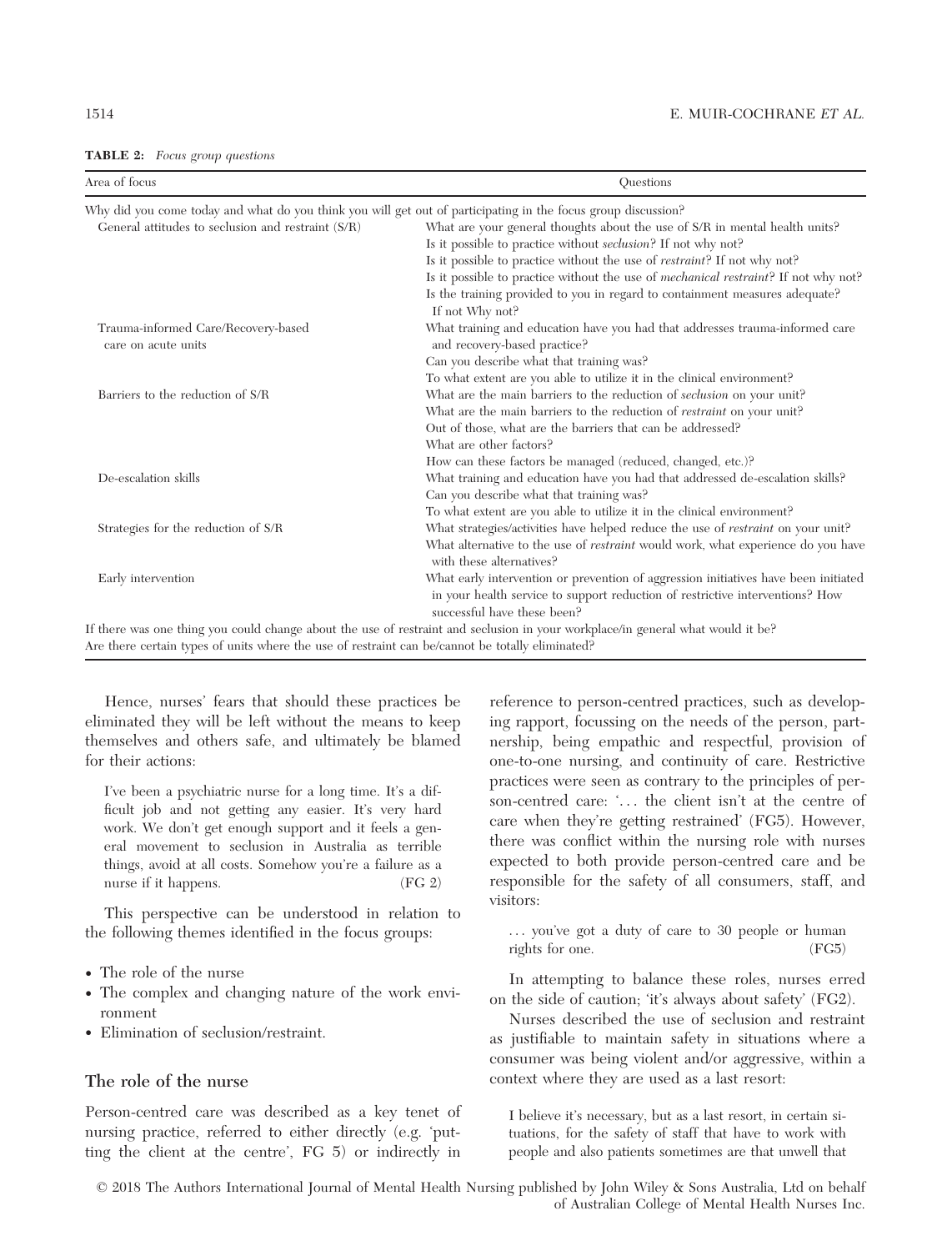#### NURSES' ACCOUNTS OF RESTRICTIVE PRACTICES 1515

they need the containment for a brief period, to allow other things, medications, that sort of stuff, to take effect. But there seems to be a general push to removing that... But I think there is still some space for some restrictive interventions if it has to be done.

 $(FG2)$ 

I think staff that work in mental health services and the emergency and hospital environments are exposed to higher levels of risk of aggression than the general community. I think staff need a way to safely prevent assaults against themselves and other consumers. I think there are times when restraint is required. (FG3)

Overall, the nurses expressed the view that where seclusion and restraint had been used, they were necessary, a 'good call' (FG3). Participants described the use of restrictive practices in negative terms when being overused or used unnecessarily, for example when a consumer refuses their oral medication, for minor acts of aggression such as throwing tissues, or when restrictive practices were 'not the last choice' (FG1).

Despite the overall view of seclusion and restraint as reflecting the role of the nurse in maintaining a safe environment, these practices were described as traumatic (both physically and emotionally) to consumers and staff:

Sadly, sometimes we're left with little other option but I think the majority of the staff are very aware of the trauma that [seclusion and restraint] does sort of tend to inflict on people. (FG6)

Recognizing the trauma cased by seclusion and restraint meant that nurses acknowledged the need for these practices to be reduced. Further, nurses recognized the importance of trauma-informed care approaches for people with mental health problems and were well versed in their use. However, the complex and changing nature of the environment in which nurses work provided an imperative to continue to have these practices available to them in order for safety to be maintained. This fuelled their fears that seclusion and restraint would be eliminated.

# The complex and changing nature of the work environment

A number of aspects of nurses' work environments influenced their views on the potential for seclusion and restraint to be eliminated. This included the changing nature of nurses' work, the nature of presentations to EDs and acute inpatient units, staff-related

issues, the physical environment, resourcing, and support. Together, these form the backdrop of nursing practice in which seclusion and restraint are seen as necessary tools to support nursing practice.

# The changing nature of nurses' work

Focus group participants described nursing work as having undergone significant change, resulting in a shifting focus towards risk adversity – 'We're too overrun by risk' (FG1). Risk adversity was understood to underpin the legislative and policy contexts in which nurses work, and in which seclusion and restraint occur:

I think it [risk adversity] paralyses our decision making or the decision making of clinicians anyway. ...I think it feeds more restrictive practices. (FG1)

Balancing this risk adversity with providing personcentred care was difficult for nurses, particularly with the growing trend for nurses to have less time and capacity to provide such care for mental health consumers. Mental health nurses were described as having a heavy workload, particularly with regard to paperwork and work not directly related to consumer care, limiting the time available to engage directly with consumers:

... if you've got highly trained staff that are confident to spend time deescalating - 45 minutes, two hours, whatever - and not be feeling pushed for time with other constraints of the workload, then people are less likely to utilise seclusion because they're able to spend more time using other methods. (FG3)

Related to this is the narrowing of nurses' roles to administering medication and doing paperwork:

... the skills of the nursing staff [are] restricted now to giving out the pills, doing the IMs [intramuscular medication] and the admissions and all of that paperwork.  $(FG1)$ 

# The nature of presentation to EDs and acute inpatient units

In addition to changes to nurses' work, participants described changes to mental health presentations that affected their ability to practise in an environment free of restrictive practices. In particular, the number of consumers who are a substance (principally crystalline methamphetamine: 'ice') affected was seen to have increased significantly in recent years. Participants described these consumers as unpredictable and often aggressive, as exacerbating aggressive behaviour in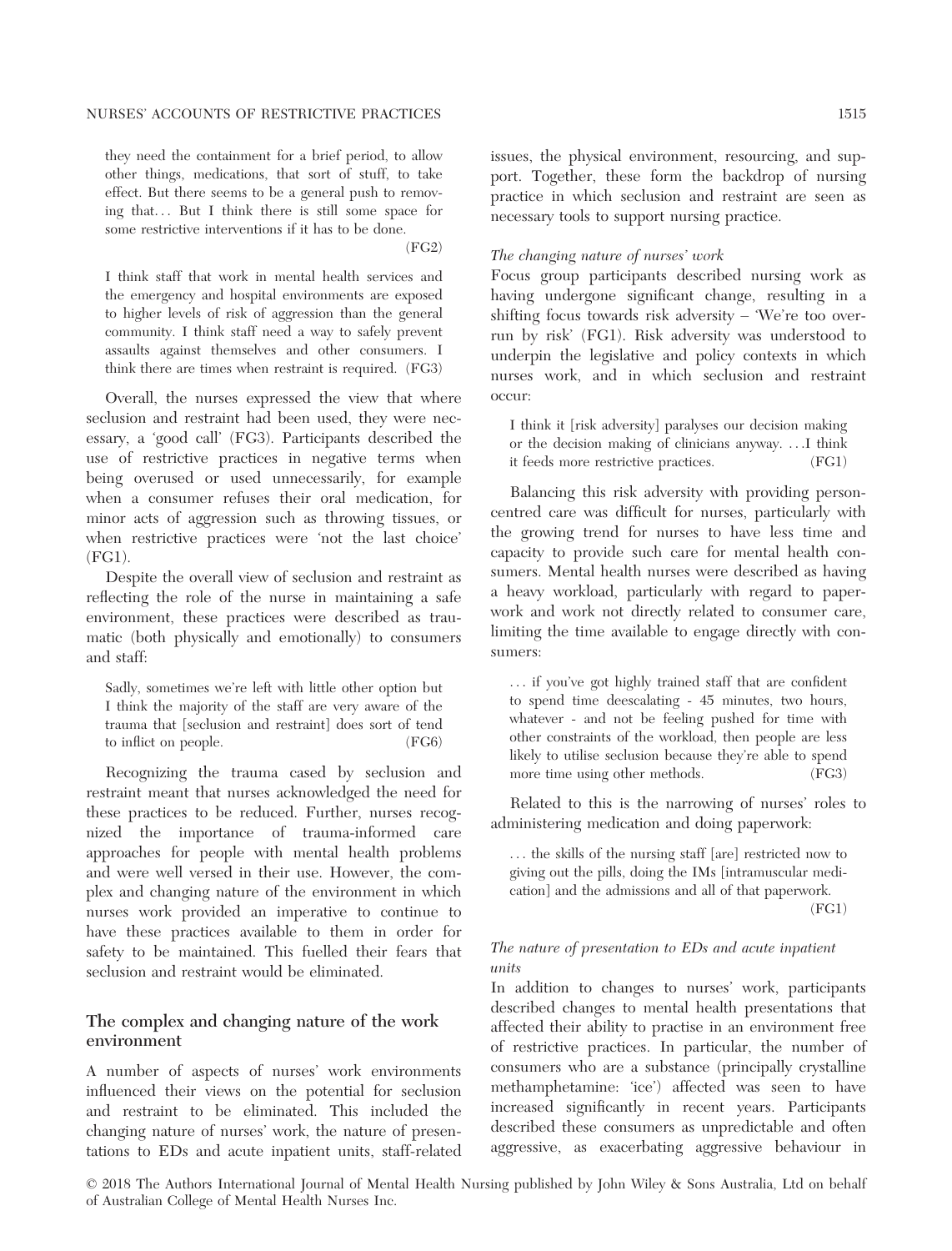other consumers, and also as resistant to efforts at deescalation. Increasing numbers of consumers from correctional and forensic services was also raised as an issue of concern:

I think we can certainly go a long way to reduce the numbers, the times and the rates but to wipe it out altogether I'm unsure if that's possible at this point. I think acute mental health especially has changed a lot in the public sector when we receive a lot of police admissions from the watch-house and people on 'ice'.  $(FG6)$ 

Nurses also identified higher levels of acuity in the current population of mental health consumers, due to a range of factors such as inadequate management in the community, pressures relating to the relatively small number of beds available, and inadequate medication management:

I guess your patient acuity is a real issue. ... I've got somebody who is fabulously unwell, acutely unwell, threatening – there's usually some sort of act of violence – it's pretty hard to respond in any other way. (FG3)

#### Staff-related issues

Working in an environment of high consumer acuity and complexity necessitates a stable workforce of adequate numbers of skilled nurses working together to provide person-centred care. Factors such as inadequate staffing levels, high levels of staff turnover, inadequate skill mix (particularly on weekends), the casualization of nursing staff positions, and the lack of nurses trained and experienced in the field of mental health nursing were, therefore, described as increasing the likelihood of seclusion and restraint:

If something is starting and you can see it, you need to get over there quickly and intervene, and manage it and de-escalate that whole situation. But if you're busy here with somebody, and there's nobody there, there's no staff. Or you know that nurse over there's got a bad back. That one there's about to retire, and that one there's a new graduate. (FG7)

Inadequate or infrequent education and ongoing training could also result in the use of restrictive measures where staff were seen to lack empathy and understanding of the distress of consumers, 'One of the barriers [to the reduction/elimination of seclusion/restraint] I think is people not being able to see the perspective of others' (FG1). Related to this was the issue of staff burnout:

If you're in the job and you have reached some level of burnout, and perhaps you are dismissive of clients or any of those sorts of things - and clients will pick up on this immediately - and that can cause escalation and that also concerns the heck out of me. (FG3)

A further staff-related barrier was fear:

... a staff member can be hit or assaulted. The rest of the staff are very fearful... So it's that adrenalin that takes place, it's also the fear factor. (FG6)

This was a particular issue with an ageing workforce of nurses who participants saw as less able to 'deal with very physical situations and the injuries that come with  $them.'$  (FG7).

Security staff also increasingly play a part in seclusion and restraint; 'So the clinical picture has changed because of acuity that you talked about before and now there's actually security or extra personnel onsite to help keep things settled' (FG5). Security staff were often seen as a negative addition to the ward, particularly because they are not clinicians and their practices are not person-centred. The availability of security staff might also mean nurses are less likely to use their skills to de-escalate or intervene early to manage risk, trusting in security staff to manage any situation that might arise. To some participants in this study however, the presence of security staff on the ward was seen as reassuring to nurses given the acuity and complexity of mental health consumers.

### The physical environment

Staff and consumers clearly play an important part in seclusion and restraint events, but so does the physical environment in which restrictive practices occur:

In the emergency department this is a huge thing, because we're actually talking about an environment that is so not good for our clients. It's so busy. It's so over-stimulated. There are so many places to go, and people generally don't feel safe in a busy, crowded, well-lit environment. (FG4)

Well they're the most unwell people in south-west Queensland and there's eight of them locked in a very small area, it's a recipe for disaster. (FG6)

While an indoor environment that is cramped, dark, and with lots of corners and hidden spaces can be a fuelling ground for aggression and violence, therapeutic spaces designed specifically to facilitate communication, engagement, and healing were frequently discussed as key to eliminating the need for restrictive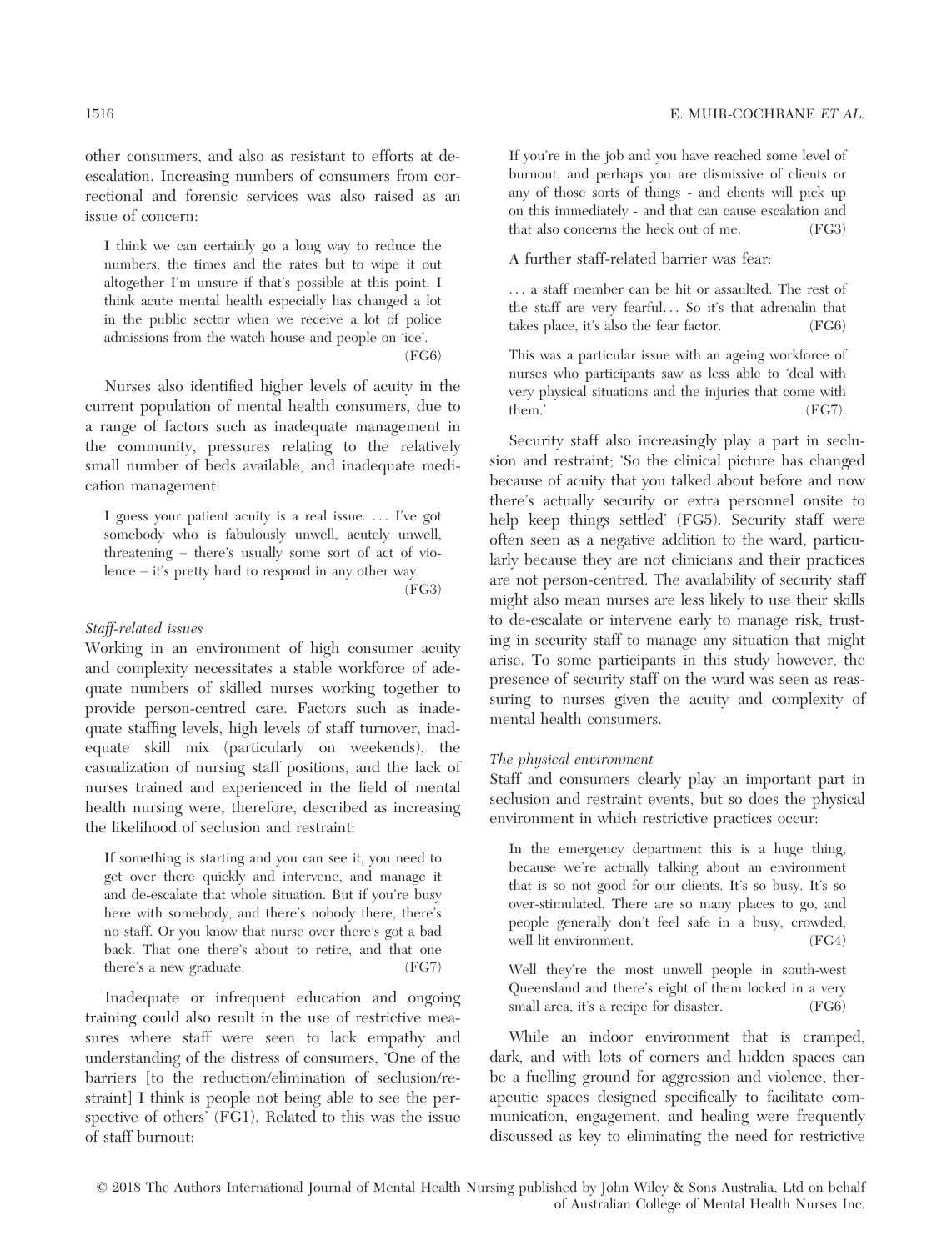#### NURSES' ACCOUNTS OF RESTRICTIVE PRACTICES 1517

practices. Outdoor spaces were also seen as important to allow consumers to move around and benefit from the sensory input a well-designed therapeutic environment can provide. However, changing these physical spaces was seen as resource intensive and unlikely to occur:

I really think ... [with the] push towards a non-secluding organisation. But I've often sat there and thought well, ... what resources are you going to give us and what redesign of the building are you going to give us?  $(FG5)$ 

### Resourcing

Many of the aspects of nurses' work environment that affect their ability to practise in a person-centred way were described as resulting from a lack of resources. These include the number of beds available, the connected issues of brief admissions and short length of stay, ineffective early intervention in the community, lack of substance use/forensic mental health services, and inadequate staffing. For example, one participant discussed access to clinicians and long waiting times as 'the biggest features that we see that contributes to aggression in the emergency department' (FG4). Another commented: 'I just feel that sometimes we're constrained by the budget rather than constrained by best practice' (FG5).

#### Support

The final element of nurses' work environment is the extent to which there is support for eliminating seclusion and restraint. Support within the ward culture, from managers/leaders and from other nurses, was seen as vital in eliminating restrictive practices. Overall, however, the participants reported little support for them to practise in a less restrictive way. For example, participants discussed the negative effect of ward culture where nurses might enter into an environment where seclusion and restraint are routinely practised as the first option (rather than as a last resort) and where any efforts to change practise are strenuously resisted, resulting in new staff falling into line with existing practise:

The nursing culture ... impacts hugely on new staff coming into that environment and you find yourself getting wrapped up in that, 'oh this is the way we do it'. It's very hard to ... extricate yourself from that...  $(FG4)$ 

Linked to this was support from management, where managers who are supportive of efforts to change practice can improve ward culture and work towards less restricted practice:

That culture comes, generally speaking, right from the top - that unit leadership and particularly when you've got a lot of casual staff ... so you need someone to keep tabs on that sort of thing. (FG3)

However, nurses more commonly reported a lack of management support, particularly with regard to embedding person-centred care (and related models of recovery and trauma-informed care) into practice:

So I think that's where it often falls down. ... you can go to some fantastic conferences in the world on trauma informed care and the consumer movement and that - but if - yeah, I think it requires services to actually be in the process of moving their philosophy and open to new ways of working. (FG5)

# The elimination of seclusion and restraint

While participants saw the importance of personcentred care and reducing or eliminating the use of restrictive practices, there was an overall sense of fear that restrictive practices will be eliminated and nurses will be left with no mechanism by which to keep consumers, visitors, and staff safe. This was expressed through the use of frightening stories of what nurses had heard has happened where these practices have been reduced, and discussions about trauma to staff and other consumers from exposure to violence/ aggression:

... what they've done is they've removed something and they've not replaced it with any other form of practice or intervention. Therefore, the number of assaults on staff has risen exponentially to the staff being knocked out, to staff being unconscious, broken  $[$ bones].  $(FG4)$ 

But we had somebody admitted at our hospital who went into seclusion, very high risk. The team that was on at a certain point during that seclusion fairly early on decided he didn't meet the criteria that they believed. He was let out of seclusion and he killed someone.... That just raises a whole range of issues about sometimes people are secluded because they are very dangerous... (FG2)

As discussed previously, the nurses, generally, did not think that restrictive practices could be eliminated completely. While some practices might be eliminated in some units, this was seen to involve either moving particular consumers to another environment where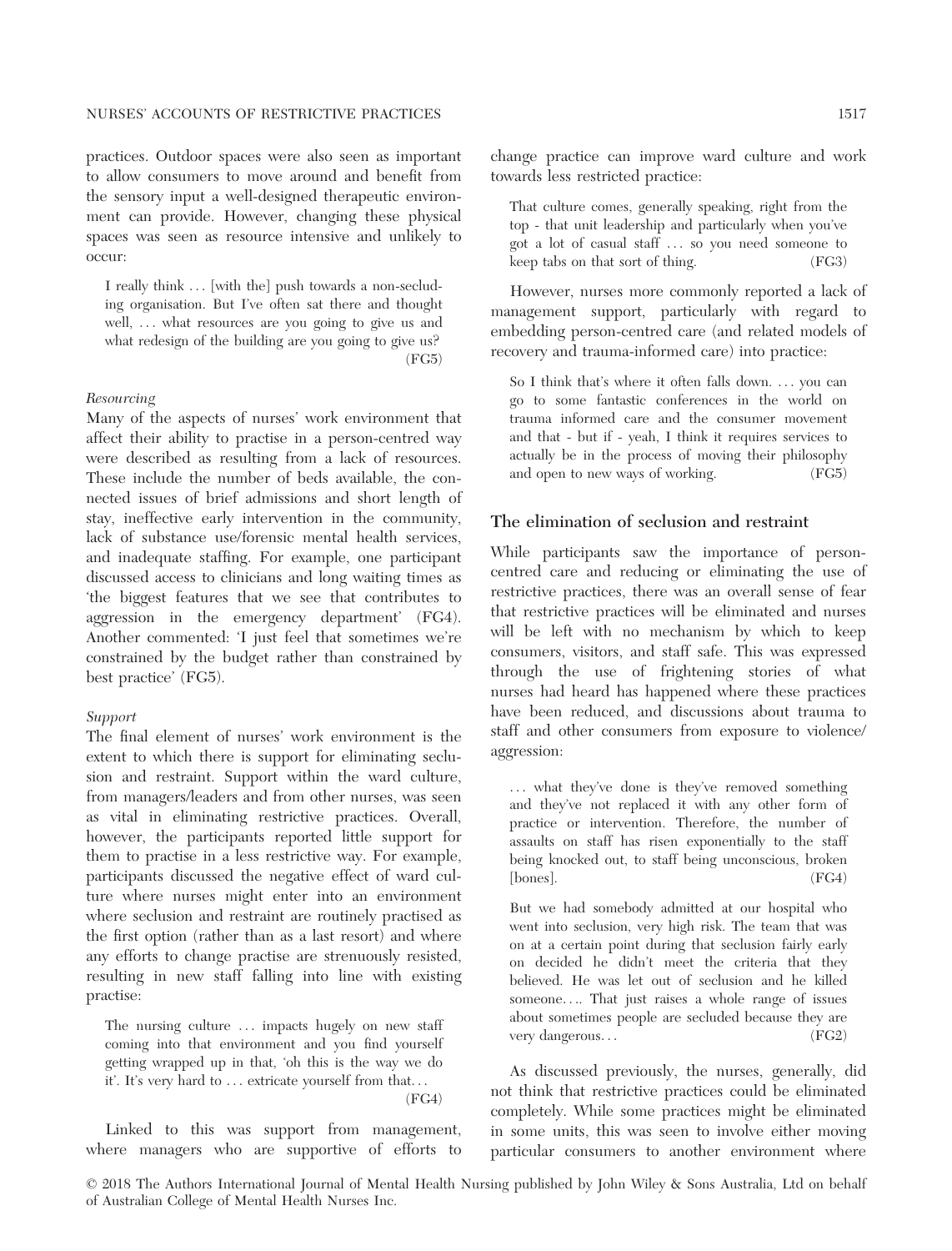1518 E. MUIR-COCHRANE ET AL.

restrictive practices can be used – 'export the problem' (Focus Group 3) – or replacing one form of restriction for another, particularly through the use of chemical restraint:

Facilitator:

... there's increasing pressure to reduce all of these practices, to eliminate them.

- Female: It's unrealistic though. It's ... completely unrealistic.
- Male: Well no, they can enforce it. But all it means is we are sedating people to the point – I'm seeing patients sedated to the point where they'll soil themselves. But that's okay, because we've not secluded them.
- Female: Yeah, and that's it. It's chemical restraint or it's physical restraint. (FG3)

Given these fears, and the barriers identified in relation to the complex and changing nature of the work environment in which nurses practise, participants felt that any attempts to eliminate restrictive practices should be gradual, consultative, and come with a clear articulation of alternatives to ensure the safety of consumers, visitors, and staff. Currently, however, the nurses feel they are trapped between the policy imperative and the imperative for nurses to protect themselves and others, with nurses ultimately being 'the scapegoats of the system' (FG7) and blamed when restrictive practices do occur:

... this reducing seclusion seems to be nursing business for some reason and only nursing business. It seems to be a reflection of nursing care if someone is secluded or not secluded. (FG5)

I feel very strongly that there's a perception sometimes that nurses are doing the wrong thing when they're restraining and secluding people and I feel very strongly that nurses are not doing anything illegal and there are times where that's legitimate. (FG5)

This interconnection of fear and blame ultimately undermines the imperative to eliminate seclusion and restraint in mental health care.

# DISCUSSION

This study demonstrates that mental health nurses were deeply concerned and fearful about how they could manage aggressive or violent behaviour without restrictive measures, and the potential for being blamed when adverse events do occur. Australian and international efforts towards the ongoing reduction and potential elimination of seclusion and restraint remain strong, yet safety issues are paramount in inpatient services. The conflict between providing person-centred care and the use of restrictive measures to manage risk is a significant issue emergent from these findings, recognized in other studies (Kinner et al. 2017; Wijnveld & Crowe 2010) and in particular as creating moral distress in nurses (Larsen & Terkelsen 2014). Indeed, Slemon et al. (2017) suggest that the risk management culture itself gives rise to and legitimizes restrictive practices. While there is a body of work about the nature of mental health care and the complexity of nurses' roles and attitudes to restrictive measures (Bowers et al. 2010, 2014; Muir-Cochrane 2000; Muir-Cochrane & Duxbury 2017; Van Der Merwe et al. 2013), this is the first time nurses' concerns have been articulated as fear and blame about the potential elimination of containment measures.

Perceptions of fear and blame by nurses in this study were also highlighted within the context of increasing patient acuity and the nature of presentations to EDs and acute inpatient units. As discussed in previous research (Carlson & Hall 2014), the nurses did not feel confident that they had sufficient support, resources, environment, nor adequately prepared workforce to maintain safety should seclusion and restraint be completely eliminated. A particular issue for these nurses was the effect of crystalline methamphetamine ('ice') use on restrictive practice. This concern is reflected in a recent Australian study that found an association between 'ice' use and restrictive interventions in an acute adult inpatient mental health unit (McKenna et al. 2017).

The built environment was also described as not conducive to a least restrictive environment. Lack of indoor and outdoor space, poor unit design, lack of natural light, and overcrowding are all barriers to quality care and recognized as such in the literature (Pollard et al. 2007). Further, the presence of security guards both offered safety for staff but was also perceived to increase the likelihood of seclusion and restraint. Thus, the environment remains a significant factor in initiatives to reduce or eliminate the restrictive practice.

Concerns about increasing aggression towards staff by consumers illustrated in this study are supported by research indicating that approximately 40% of consumers display aggression in some form (Bowers et al.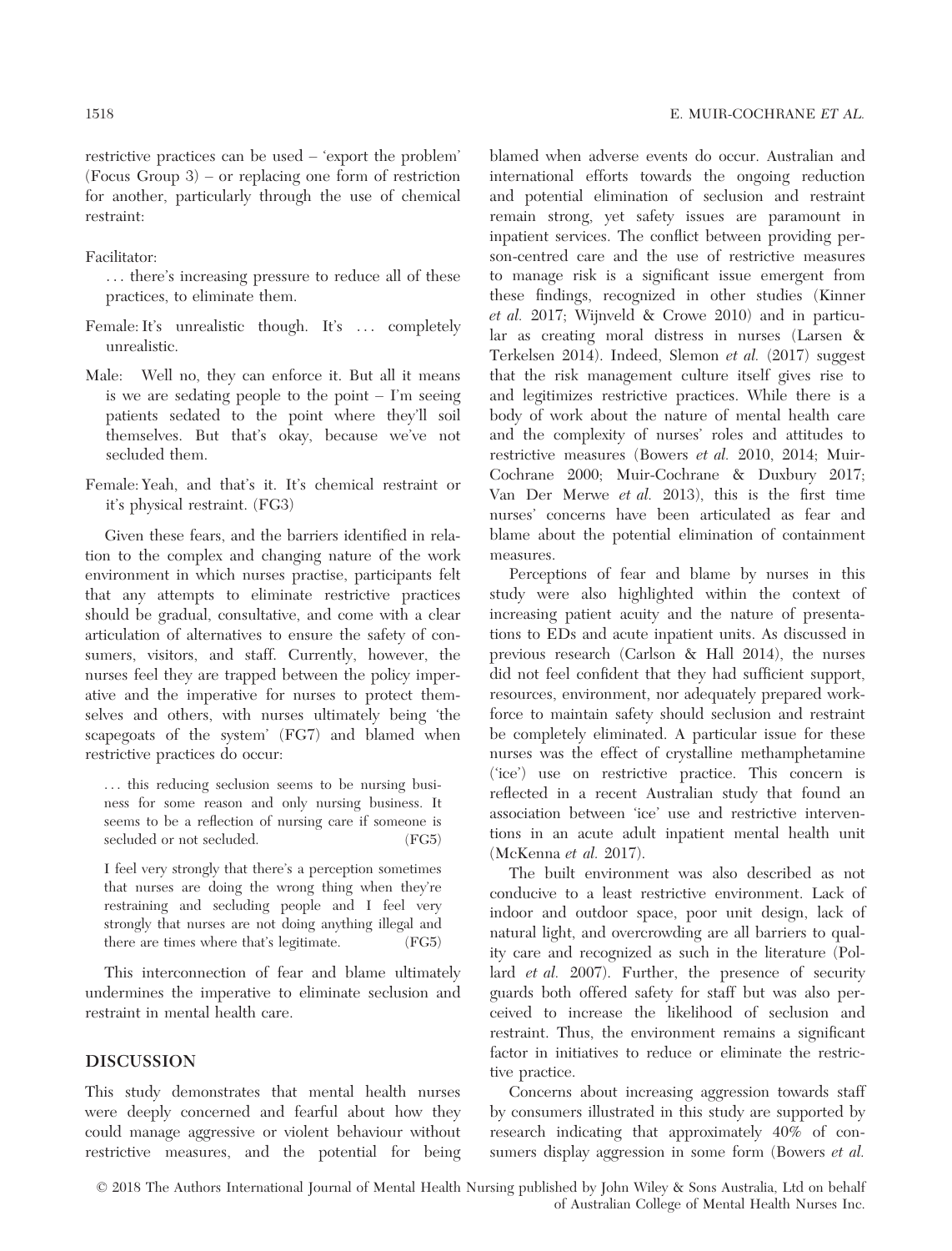2011; Jackson et al. 2014), although other research indicates restraint reduction is not necessarily associated with an increase in aggression (Smith et al. 2015). Further, existing research draws attention to the incidence of posttraumatic stress in nurses working in acute psychiatric inpatient settings being about 10% (Jacobowitz 2013). In short, working in acute inpatient units and EDs is stressful. Any consideration of reduction initiatives, therefore, requires attention to the well-being of both consumers and mental health nurses.

Mental health nurses' accounts of fear and blame highlight the need for policies aimed at reducing or eliminating restrictive practices to 'take account of wide-ranging strategies to deal with aggression, including the provision of appropriate education and support and addressing ethical and workplace cultural issues associated with these practices' (Muir-Cochrane et al. 2015, p. 109). There is also increasing evidence of the usefulness of trauma-informed care in both acute inpatient and ED settings (Hall et al. 2016), and this can serve to guide educational and training packages and facilitate the necessary cultural changes required for restraint reduction to eventuate.

According to a recent systematic review of seclusion and restraint reduction programs in mental health (Goulet et al. 2017), the main components in successfully and safely reducing restrictive measures were leadership, training, postseclusion/restraint review, consumer involvement, prevention tools, and the therapeutic environment, all of which fall within the six core strategies of restraint reduction (Huckshorn 2006). However, caution is proposed as recent research found that closing seclusion rooms did not result in an overall reduction in containment practices (Bowers et al. 2017), as suggested by nurses in our study. The practice of seclusion and physical restraint is recognized as 'nursing business' with mixed views about how much involvement occurs from other members of the multidisciplinary team. To reduce feelings of blame and failure, it is furthermore vital that a multidisciplinary approach is harnessed in any initiatives to ensure that all health professionals are adequately prepared to practise in a person-centred, trauma-informed framework embracing least restrictive practice principles.

# **CONCLUSION**

This is a significant Australian study of mental health nurses' understandings of the issues concerning them

within the current context of measures to reduce and ultimately eliminate the use of seclusion and restraint. Findings demonstrate the complexity of the issues articulating the fear and blame experienced by mental health nurses. This highlights the need for a reasoned and comprehensive approach to further initiatives to facilitate least restrictive inpatient care. Understanding the changing nature of the work mental health nurses undertake in EDs and inpatient settings as well as the environmental constraints on care will enhance ongoing measures to provide the best possible care for acutely unwell consumers with the judicious and minimal use of seclusion and restraint.

# RELEVANCE FOR CLINICAL PRACTICE

This research provides new insights into the acuity of mental health consumers when in hospital and the challenges facing mental health nurses when attempting to practise in a least restrictive manner. Education, training, and multilevel organizational interventions are required to achieve the goals of least restrictive care. Change initiatives need to take into account nurses' deep concerns about the consequences of eliminating all forms of control measures in hospitals and respond to the symptoms and behaviours consumers present with and associated unpredictable and concerning behaviours. Attempts to eliminate restrictive practices should be carefully considered and come with a clear articulation of alternatives to ensure the safety of consumers, visitors, and staff.

# ACKNOWLEDGEMENTS

This project was commissioned by the Australian College of Mental Health Nurses with funding received from the National Mental Health Commission. ACMHN staff organized the focus groups and members of the ACMHN participated in the facilitation of the focus groups and for this are gratefully acknowledged.

### **REFERENCES**

- Allan, J. A., Hanson, G. D., Schroder, N. L., O'Mahony, A. J., Foster, R. M. P. & Sara, G. E. (2017). Six years of national mental health seclusion data: The Australian experience. Australasian Psychiatry, 25, 277–281.
- Bowers, L., Van Der Merwe, M., Hijman, H. et al. (2010). The practice of seclusion and time-out on English acute psychiatric wards: The City-128 Study. Archives of Psychiatric Nursing, 24, 275–286.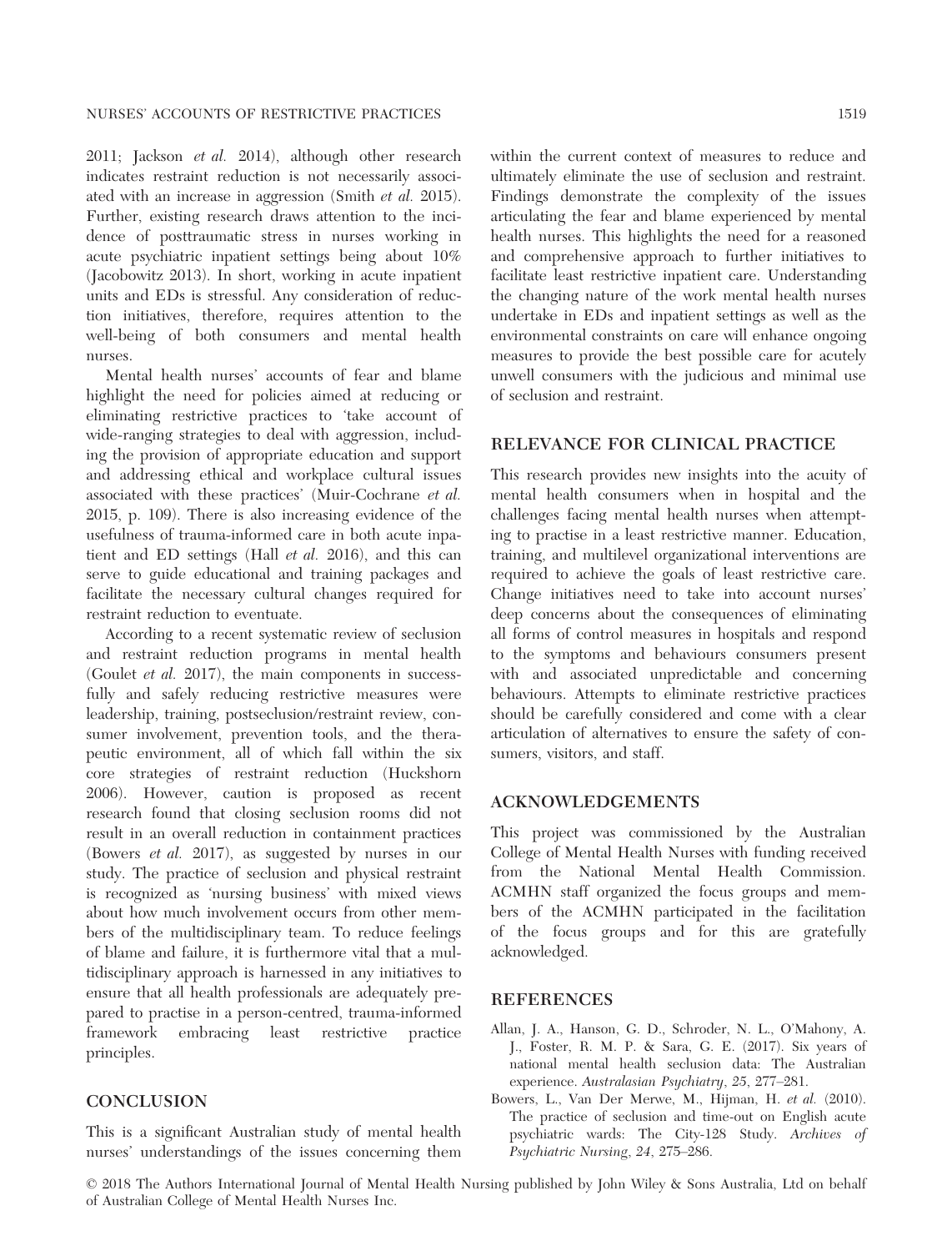- Bowers, L., Stewart, D., Papadopoulos, C., Ross, J., Khanom, H. & Jeffery, D. (2011). Inpatient violence and aggression: A literature review. Report from the Conflict and Containment Reduction Research Program. Kings College London, Institute of Psychiatry.
- Bowers, L., Botha, M., Jarrett, M., Owiti, J. A. & Wright, S. (2014). Safewards: The empirical basis of the model and a critical appraisal. Journal of Psychiatric and Mental Health Nursing, 21, 354–364.
- Bowers, L., Cullen, A. E., Achilla, E. et al. (2017). Seclusion and Psychiatric Intensive Care Evaluation Study (SPICES): Combined qualitative and quantitative approaches to the uses and outcomes of coercive practices in mental health services. Health Services and Delivery Research, 5.
- Braun, V. & Clarke, V. (2006). Using thematic analysis in psychology. Qualitative Research in Psychology, 3, 77–101.
- Brophy, L. M., Roper, C. E., Hamilton, B. E., Tellez, J. J. & McSherry, B. M. (2016). Consumers' and their supporters' perspectives on barriers and strategies to reducing seclusion and restraint in mental health settings. Australia Health Review, 40, 599–604.
- Bullock, R., McKenna, B., Kelly, T., Furness, T. & Tacey, M. (2014). When reduction strategies are put in place and mental health consumers are still secluded: An analysis of clinical and sociodemographic characteristics. International Journal of Mental Health Nursing, 23, 506– 512.
- Carlson, K. & Hall, J. M. (2014). Preventing restraint and seclusion: A multilevel grounded theory analysis. Sage Open, October–December, 1–12.
- Dedoose (2017). (Version 7.6) [Computer Software]. Los Angeles, CA: Sociocultural Research Consultants.
- Fletcher, J., Spittal, M., Brophy, L. et al. (2017). Outcomes of the Victorian Safewards trial in 13 wards: Impact on seclusion rates and fidelity measurement. International Journal of Mental Health Nursing, 26, 461–471.
- Gerace, A., Pamungkas, D. R., Oster, C., Thomson, D. & Muir-Cochrane, E. (2014). The use of restraint in four general hospital emergency departments in Australia. Australasian Psychiatry, 22, 366–369.
- Goethals, S., Dierckx de Casterle, B. & Gastmans, C. (2011). Nurses' decision-making in cases of physical restraint: A synthesis of qualitative evidence. Journal of Advanced Nursing, 68, 1198–1210.
- Goulet, M.-H., Larue, C. & Dumais, A. (2017). Evaluation of seclusion and restraint reduction programs in mental health. Aggression and Violent Behavior, 34, 139–146.
- Hall, A., McKenna, B., Dearie, V., Maguire, T., Charleston, R. & Furness, T. (2016). Educating emergency department nurses about trauma informed care for people presenting with mental health crisis: A pilot study. BMC Nursing, 15, 21.
- Hammer, J. H., Springer, J., Beck, N. C., Menditto, A. & Coleman, J. (2011). The relationship between seclusion and restraint use and childhood abuse among psychiatric inpatients. Journal of Interpersonal Violence, 26, 567–579.
- Happell, B. & Harrow, A. (2010). Nurses' attitudes to the use of seclusion: A review of the literature. International Journal of Mental Health Nursing, 19, 162–168.
- Happell, B. & Koehn, S. (2011). Seclusion as a necessary intervention: The relationship between burnout, job satisfaction and therapeutic optimism and justification for the use of seclusion. Journal of Advanced Nursing, 67, 1222–1231.
- Hernandez, A., Riahi, S., Stuckey, M. I., Mildon, B. A. & Klassen, P. E. (2017). Multidimensional approach to restraint minimization: The journey of a specialized mental health organization. International Journal of Mental Health Nursing, 26, 482–490.
- Huckshorn, K. A. (2006). Six core strategies for reducing seclusion and restraint use©. [Cited 24 July 2017]. Available from: [https://www.nasmhpd.org/sites/default/files/](https://www.nasmhpd.org/sites/default/files/Consolidated%20Six%20Core%20Strategies%20Document.pdf) [Consolidated%20Six%20Core%20Strategies%20Document.](https://www.nasmhpd.org/sites/default/files/Consolidated%20Six%20Core%20Strategies%20Document.pdf) [pdf](https://www.nasmhpd.org/sites/default/files/Consolidated%20Six%20Core%20Strategies%20Document.pdf)
- Jackson, D., Wilkes, L. & Luck, L. (2014). Cues that predict violence in the hospital setting: Findings from an observational study. Collegian, 21, 65–70.
- Jacobowitz, W. (2013). PTSD in psychiatric nurses and other mental health providers: A review of the literature. Issues in Mental Health Nursing, 34, 785–795.
- Kinner, S. A., Harvey, C., Hamilton, B. et al. (2017). Attitudes towards seclusion and restraint in mental health settings: Findings from a large, community based survey of consumers, carers and mental health professionals. Epidemiology and Psychiatric Sciences, 26, 535–544.
- Larsen, I. B. & Terkelsen, T. B. (2014). Coercion in a locked psychiatric ward: Perspectives of patients and staff. Nursing Ethics, 21, 426–436.
- LeBel, J. L., Duxbury, J. A., Putkonen, A., Sprague, T., Rae, C. & Sharpe, J. (2014). Multinational experiences in reducing and preventing the use of restraint and seclusion. Journal of Psychosocial Nursing, 52, 22–29.
- Madan, A., Borckardt, J. J., Grubaugh, A. L. et al. (2014). Efforts to reduce seclusion and restraint use in a state psychiatric hospital: A ten-year perspective. Psychiatric Services, 65, 1273–1276.
- Maguire, T., Young, R. & Martin, T. (2012). Seclusion reduction in a forensic mental health setting. Journal of Psychiatric and Mental Health Nursing, 19, 97–106.
- Mann-Poll, P. S., Smit, A., Koekkoek, B. & Hutschemaekers, G. (2015). Seclusion as a necessary vs. an appropriate intervention: A vignette study among mental health nurses. Journal of Psychiatric and Mental Health Nursing, 22, 226–233.
- McKenna, B., McEvedy, S., Kelly, K. et al. (2017). Association of methamphetamine use and restrictive interventions in an acute adult inpatient mental health unit: A retrospective cohort study. International Journal of Mental Health Nursing, 26, 49–55.
- Muir-Cochrane, E. (2000). The context of care: Issues of power and control between patients and community mental health nurses. International Journal of Nursing Practice, 6, 292–299.